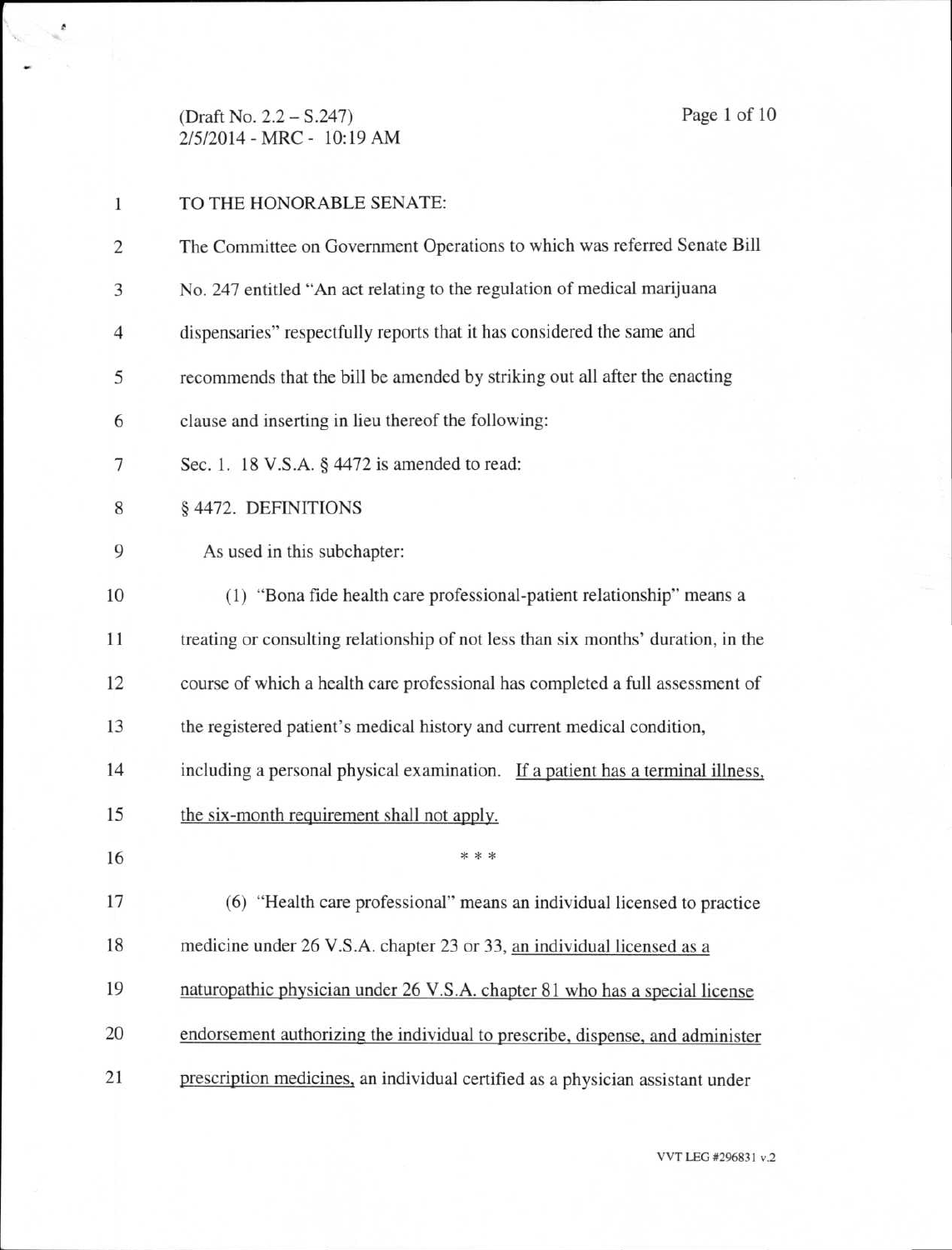### (Draft No. 2.2 — S.247) Page 2 of 10 2/5/2014 - MRC - 10:19 AM

ì

| 1              | 26 V.S.A. chapter 31, or an individual licensed as an advanced practice            |
|----------------|------------------------------------------------------------------------------------|
| $\overline{c}$ | registered nurse under 26 V.S.A. chapter 28. This definition includes              |
| 3              | individuals who are professionally licensed under substantially equivalent         |
| $\overline{4}$ | provisions in New Hampshire, Massachusetts, or New York.                           |
| 5              | * * *                                                                              |
| 6              | Sec. 2. 18 V.S.A. § 4474 is amended to read:                                       |
| $\tau$         | § 4474. REGISTERED CAREGIVERS; QUALIFICATION STANDARDS                             |
| 8              | <b>AND PROCEDURES</b>                                                              |
| 9              | (a) A person may submit a signed application to the department of public           |
| 10             | safety Department of Public Safety to become a registered patient's registered     |
| 11             | caregiver. The department Department shall approve or deny the application         |
| 12             | in writing within 30 days. The Department shall adopt rules for the issuance of    |
| 13             | a registry identification card which shall include standards for approval or       |
| 14             | denial of an application based on an individual's criminal history record. The     |
| 15             | rules shall address whether an applicant who has been convicted of an offense      |
| 16             | listed in subsection $4474g(e)$ of this title has been rehabilitated and should be |
| 17             | otherwise eligible for a registry identification card. An applicant shall not be   |
| 18             | denied solely on the basis of a criminal conviction that is not listed in          |
| 19             | subsection $4474g(e)$ of this title. The department Department shall approve a     |
| 20             | registered caregiver's application and issue the person an authorization card,     |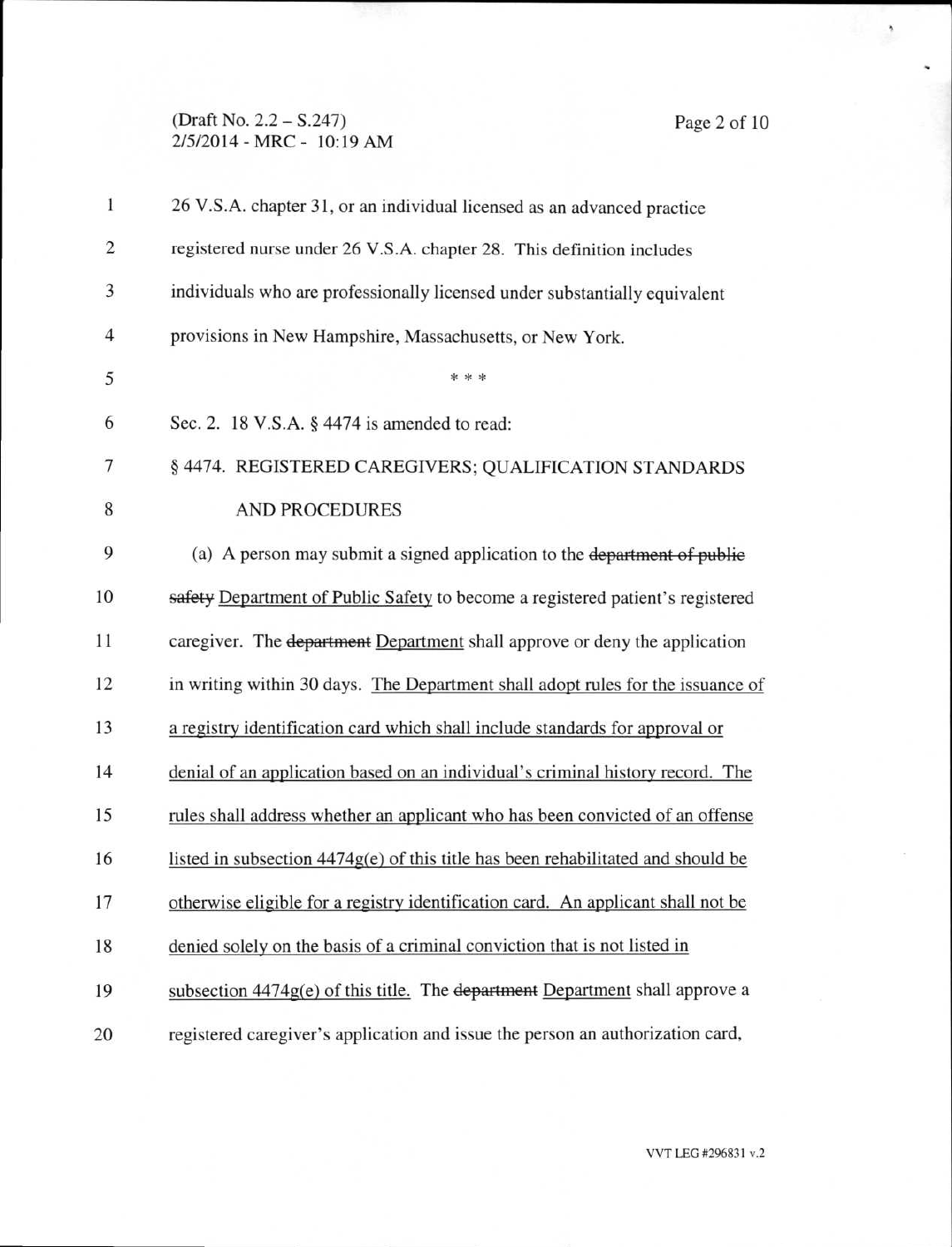#### **(Draft No. 2.2 - S.247)** Page 3 of 10 **2/5/2014 - MRC - 10:19** AM

**1 including the caregiver's name, photograph, and a unique identifier,** 

**2 after verifying:** 

è

**3 (-14 the person will serve as the registered caregiver for-one registered 4 patient only;-end** 

**5**  (2) the person has never been convicted of a drug related crime. **6** (b) Prior to acting on an application, the department Department shall 7 obtain from the Vermont eriminal information center Crime Information **8 Center a Vermont criminal record, an out-of-state criminal record, and a 9 criminal record from the Federal Bureau of Investigation for the applicant. Fef**  10 **purposes of** As used in this subdivision, "criminal record" means a record of **11 whether the person has ever been convicted of a drug-related crime. Each 12 applicant shall consent to release of criminal records to the department**  13 **Department on forms substantially similar to the release forms developed by**  14 the **center Center pursuant to 20 V.S.A. § 2056c. The department Department**  15 shall **comply with all laws regulating the release of criminal history records 16 and the protection of individual privacy. The Vermont eriminal-infermation 17 center Crime Information Center shall send to the requester any record**  18 received pursuant to this section or inform the department of public safety 19 Department that no record **exists. If the department Department disapproves**  20 an application, the department Department **shall promptly provide a** copy of 21 any record of convictions and pending **criminal charges to the applicant** and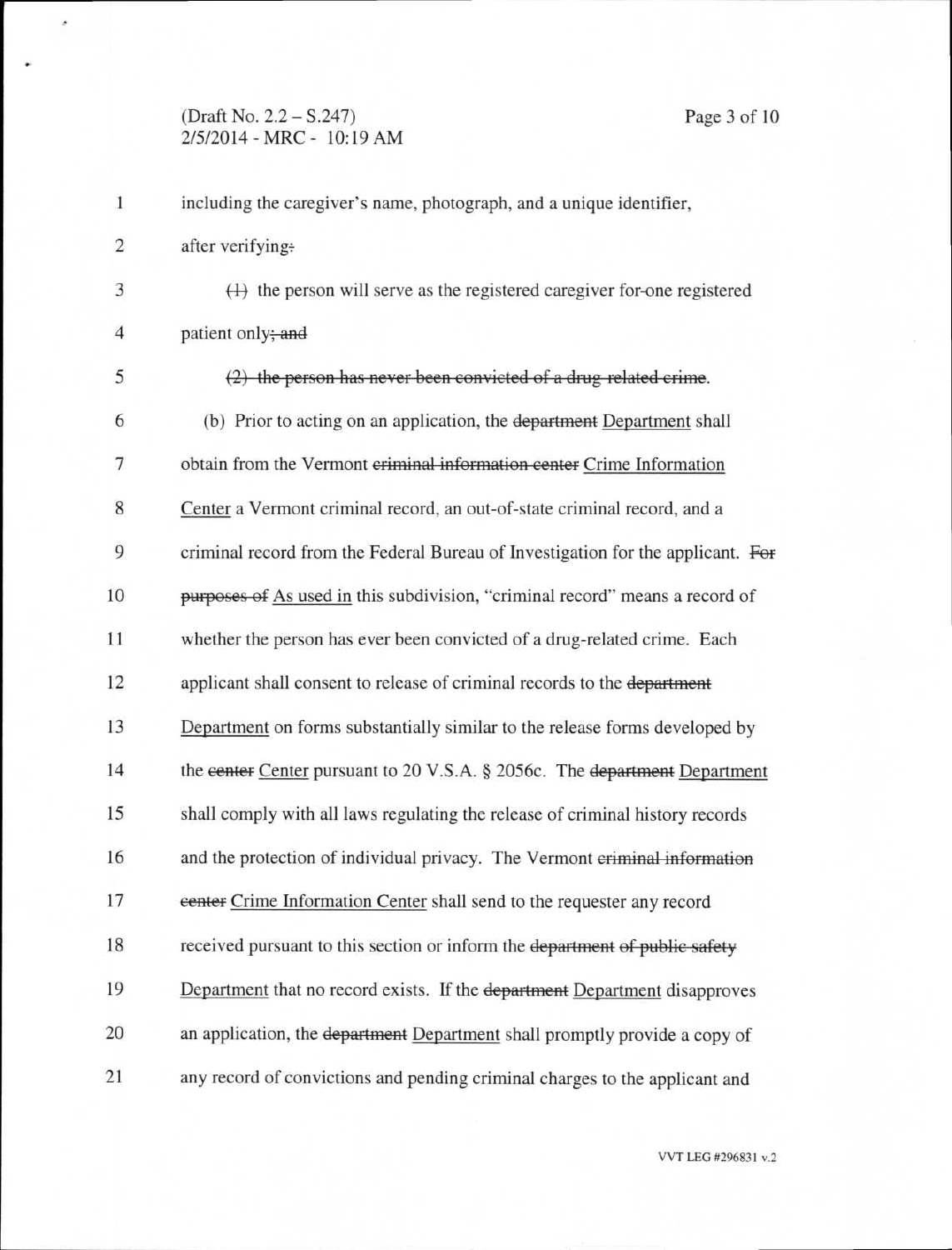# (Draft No. 2.2 — S.247) Page 4 of 10 2/5/2014 - MRC - 10:19 AM

i,

| 1                       | shall inform the applicant of the right to appeal the accuracy and completeness    |  |
|-------------------------|------------------------------------------------------------------------------------|--|
| $\overline{\mathbf{c}}$ | of the record pursuant to rules adopted by the Vermont criminal information        |  |
| 3                       | eenter Crime Information Center. No person shall confirm the existence or          |  |
| $\overline{4}$          | nonexistence of criminal record information to any person who would not be         |  |
| 5                       | eligible to receive the information pursuant to this subchapter.                   |  |
| 6                       | $(c)(1)$ A Except as provided in subdivision (2) of this subsection, a             |  |
| 7                       | registered caregiver may serve only one registered patient at a time, and a        |  |
| 8                       | registered patient may have only one registered caregiver at a time.               |  |
| 9                       | (2) A registered patient who is under 18 years of age may have two                 |  |
| 10                      | registered caregivers.                                                             |  |
| 11                      | Sec. 3. 18 V.S.A. § 4473(b) is amended to read:                                    |  |
| 12                      | (b) The department of public safety Department of Public Safety shall              |  |
| 13                      | review applications to become a registered patient using the following             |  |
| 14                      | procedures:                                                                        |  |
| 15                      | (1) A patient with a debilitating medical condition shall submit, under            |  |
| 16                      | eath, a signed application for registration to the department Department. If the   |  |
| 17                      | patient is under the age of 18 years of age, the application must be signed by     |  |
| 18                      | both the patient and a parent or guardian. The application shall require           |  |
| 19                      | identification and contact information for the patient and the patient's           |  |
| 20                      | registered caregiver applying for authorization under section 4474 of this title,  |  |
| 21                      | if any, and the patient's designated dispensary under section 4474e of this title, |  |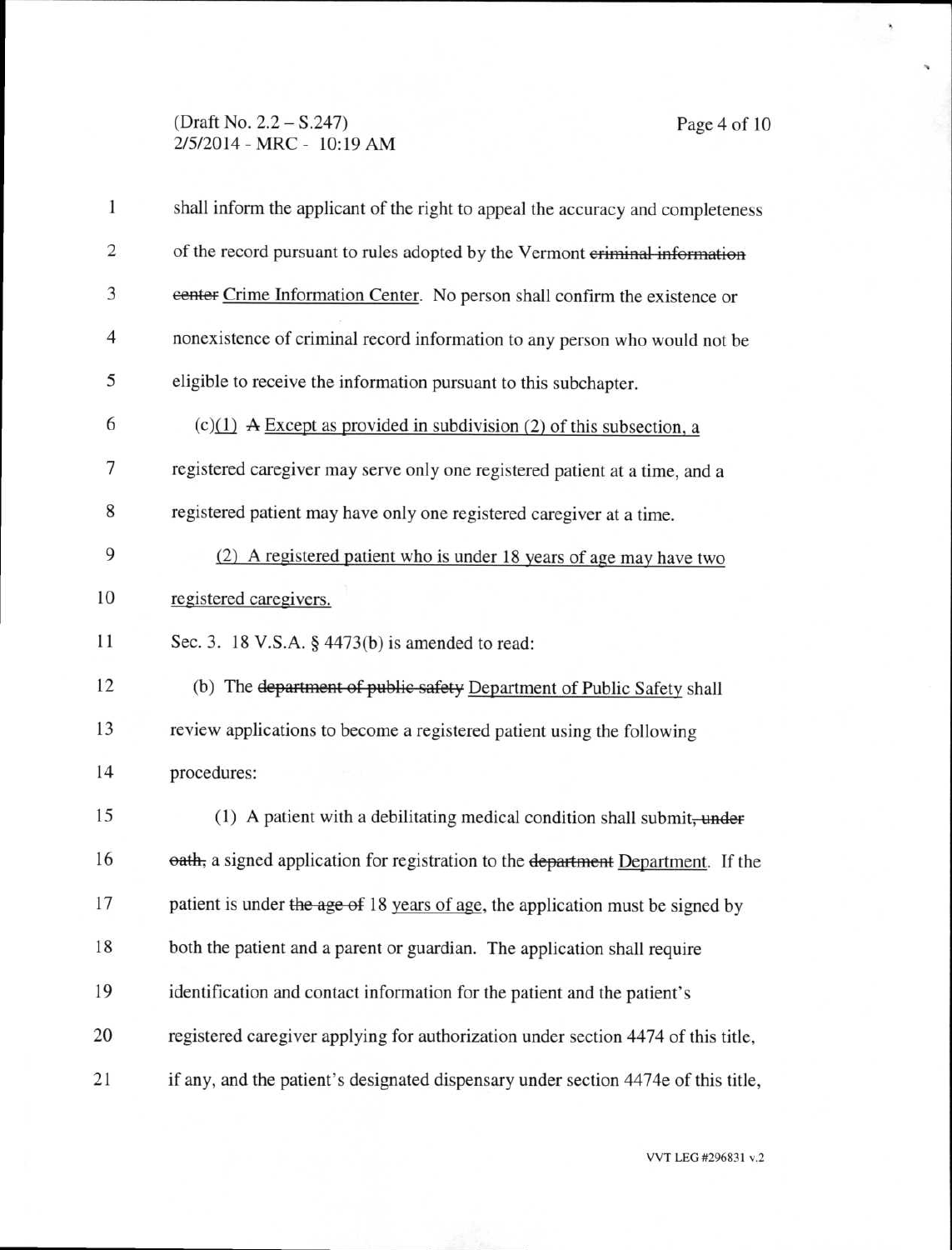## (Draft No. 2.2 — S.247) Page 5 of 10 2/5/2014 - MRC - 10:19 AM

 $\epsilon$ 

| $\mathbf{1}$ | if any. The applicant shall attach to the application a medical verification form     |
|--------------|---------------------------------------------------------------------------------------|
| 2            | developed by the <del>department</del> Department pursuant to subdivision (2) of this |
| 3            | subsection.                                                                           |
| 4            | * * *                                                                                 |
| 5            | Sec. 4. 18 V.S.A. § 4474e is amended to read:                                         |
| 6            | § 4474e. DISPENSARIES; CONDITIONS OF OPERATION                                        |
| 7            | (a) A dispensary registered under this section may:                                   |
| 8            | (1) Acquire, possess, cultivate, manufacture, transfer, transport, supply,            |
| 9            | sell, and dispense marijuana, marijuana-infused products, and                         |
| 10           | marijuana-related supplies and educational materials for or to a registered           |
| 11           | patient who has designated it as his or her dispensary and to his or her              |
| 12           | registered caregiver for the registered patient's use for symptom relief. For         |
| 13           | purposes of As used in this section, "transport" shall mean the movement of           |
| 14           | marijuana or marijuana-infused products from registered growing locations to          |
| 15           | their associated dispensaries, between dispensaries, to registered patients and       |
| 16           | registered caregivers in accordance with delivery protocols, or as otherwise          |
| 17           | allowed under this subchapter.                                                        |
| 18           | * * *                                                                                 |
| 19           | (3) Cultivate and possess at any one time up to 28 mature marijuana                   |
| 20           | plants, 98 immature marijuana plants, and 28 ounces of usable marijuana.              |
| 21           | However, if a dispensary is designated by more than 14 registered patients, the       |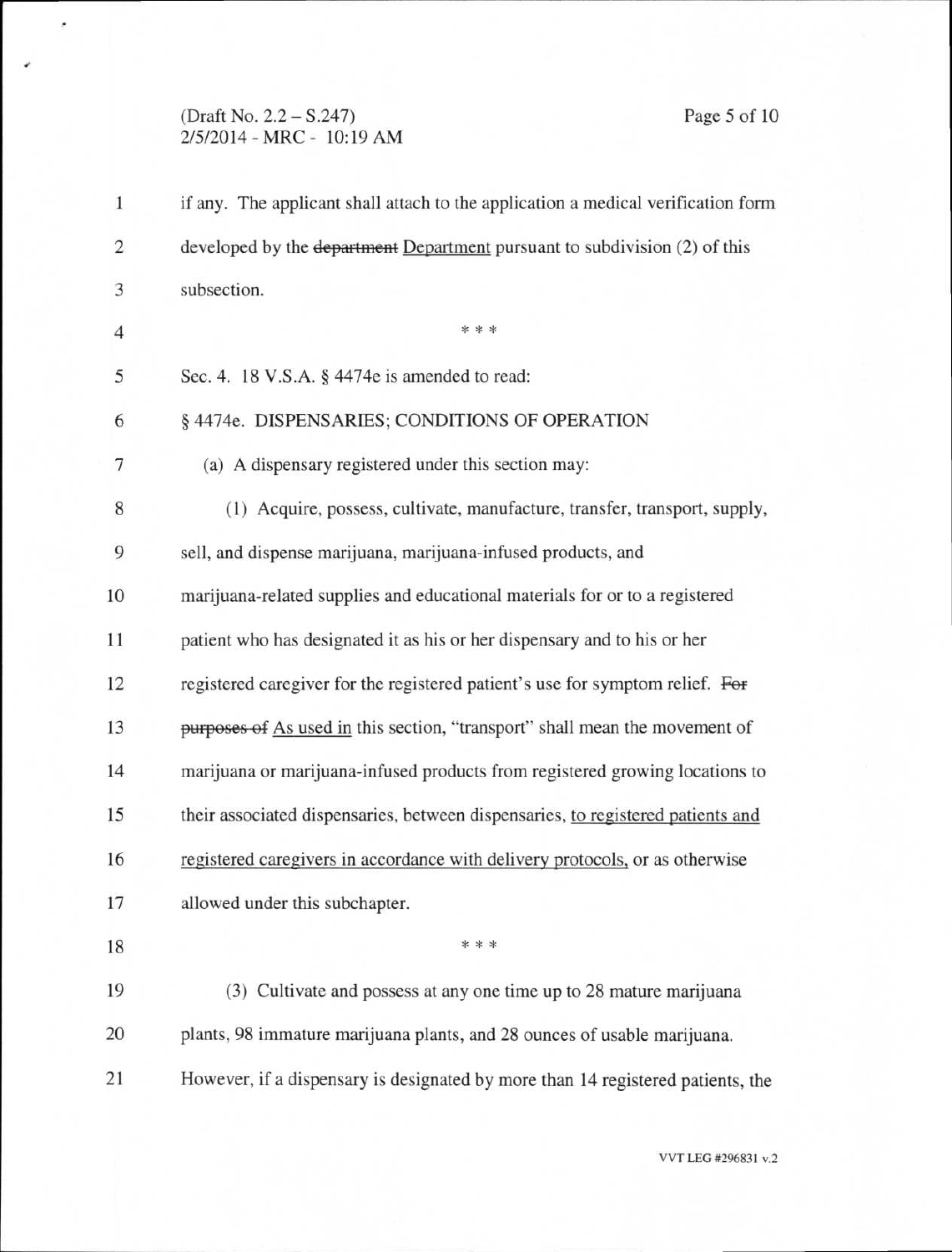#### (Draft No. 2.2 — S.247) Page 6 of 10 2/5/2014 - MRC - 10:19 AM

1 dispensary may cultivate and possess at any one time two mature marijuana 2 plants, seven immature plants, and two four ounces of usable marijuana for 3 every registered patient for which the dispensary serves as the designated 4 dispensary.  $5$  \* \* \*  $6$  (d)(1) A dispensary shall implement appropriate security measures to deter 7 and prevent the unauthorized entrance into areas containing marijuana and the 8 theft of marijuana and shall ensure that each location has an operational 9 security alarm system. All cultivation of marijuana shall take place in an 10 enclosed, locked facility which is either indoors or otherwise not visible to the 11 public and which can only be accessed by principal officers and employees of 12 the dispensary who have valid registry identification cards. The department of 13 public safety Department of Public Safety shall perform an annual on-site 14 assessment of each dispensary and may perform on-site assessments of a 15 dispensary without limitation for the purpose of determining compliance with **16** this subchapter and any rules adopted pursuant to this subchapter and may 17 enter a dispensary at any time for such purpose. During an inspection, the 18 department Department may review the dispensary's confidential records, 19 including its dispensing records, which shall track transactions according to 20 registered patients' registry identification numbers to protect 21 their confidentiality.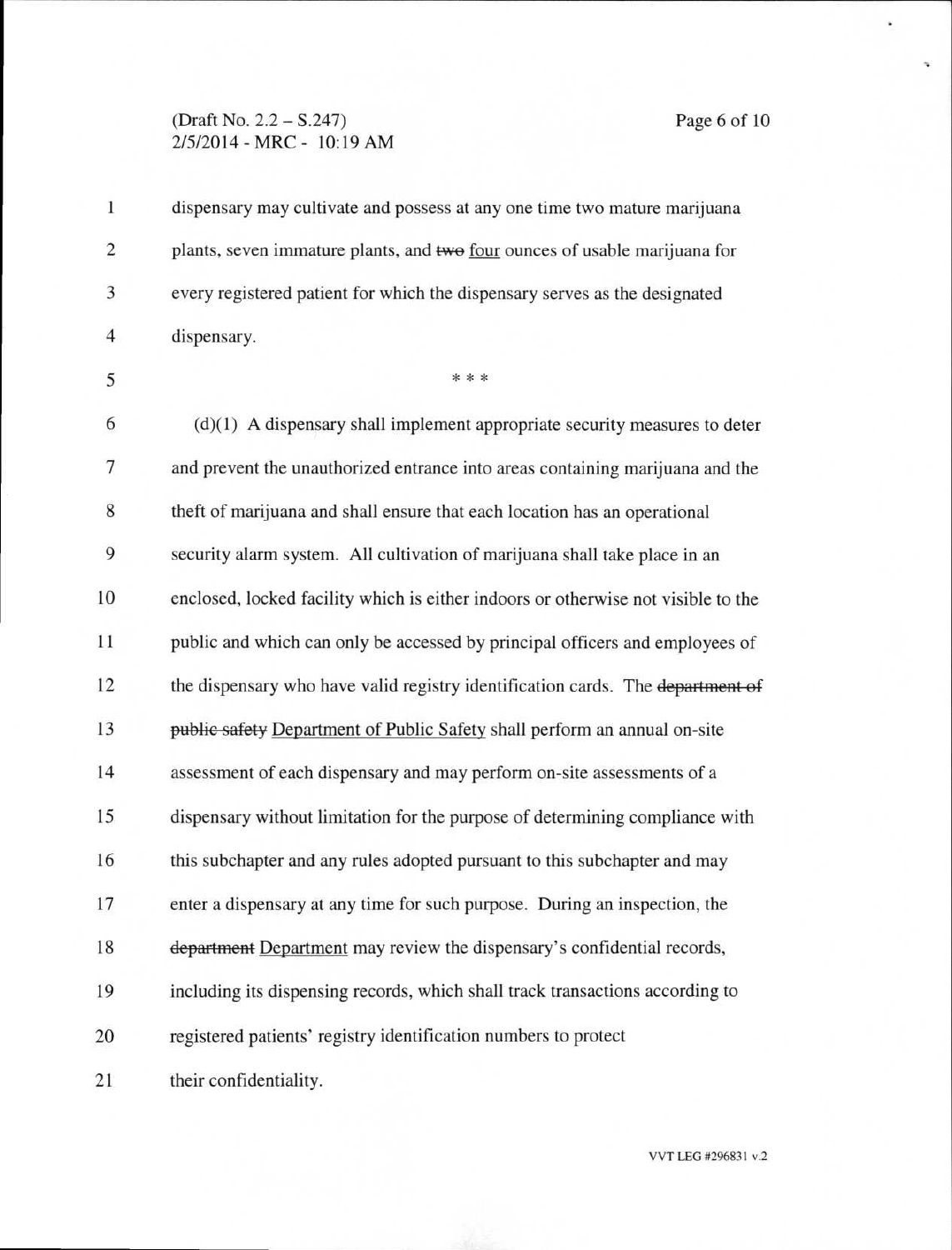# (Draft No. 2.2 — S.247) Page 7 of 10 2/5/2014 - MRC - 10:19 AM

٠

| $\mathbf{1}$   | $(2)(A)$ A registered patient or registered caregiver may obtain marijuana      |
|----------------|---------------------------------------------------------------------------------|
| $\overline{c}$ | from the dispensary facility by appointment only.                               |
| 3              | (B) A dispensary may deliver marijuana to a registered patient or               |
| 4              | registered caregiver. The marijuana shall be transported in a locked container. |
| 5              | The Department of Public Safety shall adopt rules establishing protocols for    |
| 6              | the safe delivery of marijuana to patients and caregivers.                      |
| 7              | (3) The operating documents of a dispensary shall include procedures            |
| 8              | for the oversight of the dispensary and procedures to ensure accurate           |
| 9              | record-keeping.                                                                 |
| 10             | (4) A dispensary shall submit the results of an annual a biennial               |
| 11             | financial audit to the department of public safety Department of Public Safety  |
| 12             | no later than 60 days after the end of the dispensary's fiscal year. The annual |
| 13             | audit shall be conducted by an independent certified public accountant, and the |
| 14             | costs of any such audit shall be borne by the dispensary. The department        |
| 15             | Department may also periodically require, within its discretion, the audit of a |
| 16             | dispensary's financial records by the department Department.                    |
| 17             | (5) A dispensary shall destroy or dispose of marijuana,                         |
| 18             | marijuana-infused products, clones, seeds, parts of marijuana that are not      |
| 19             | usable for symptom relief or are beyond the possession limits provided by this  |
| 20             | subchapter, and marijuana-related supplies only in a manner approved by rules   |
| 21             | adopted by the department of public safety Department of Public Safety.         |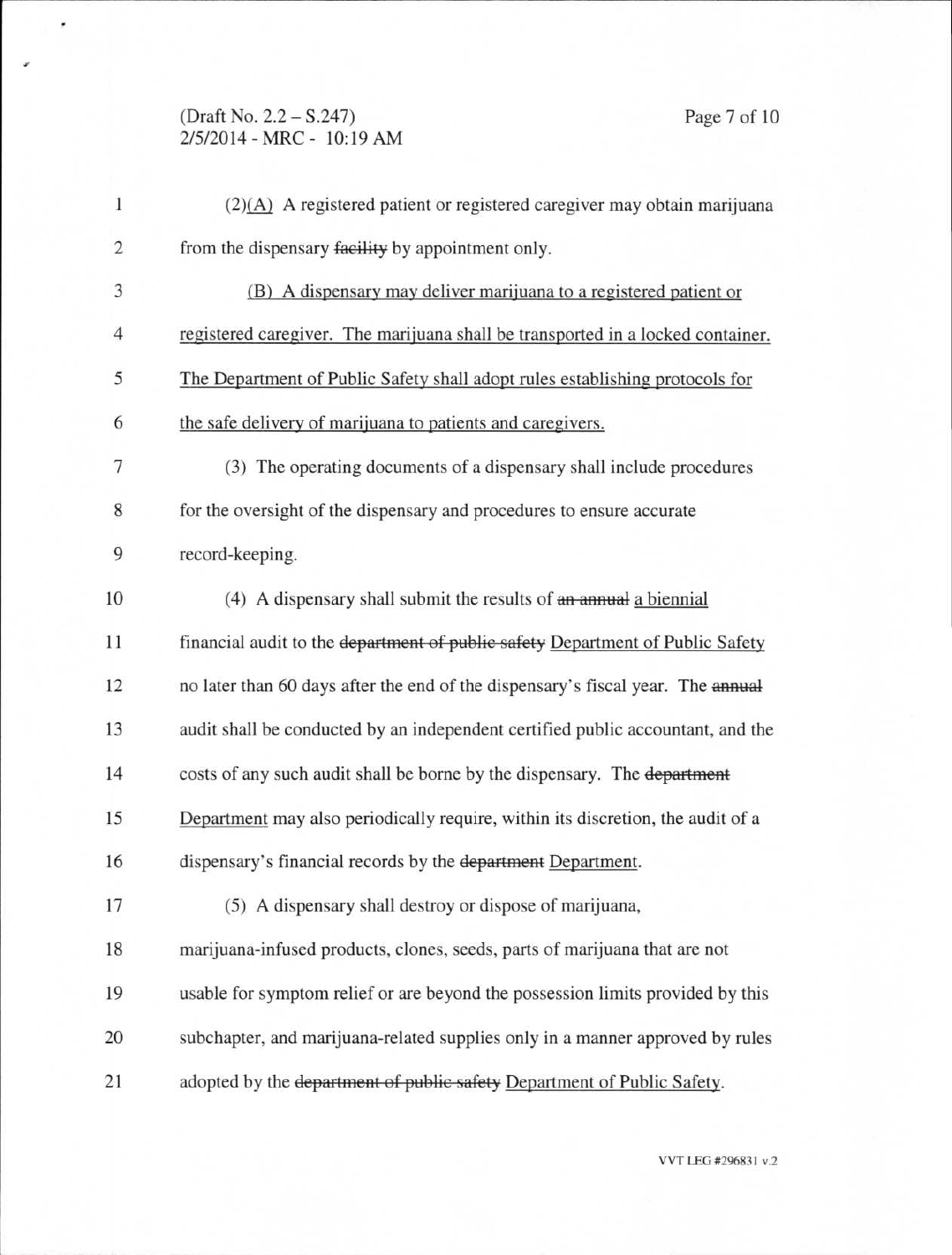(Draft No. 2.2 — S.247) Page 8 of 10 2/5/2014 - MRC - 10:19 AM

| $\mathbf{1}$   | * * *                                                                              |  |
|----------------|------------------------------------------------------------------------------------|--|
| $\overline{c}$ | Sec. 4a. 18 V.S.A. § 4474e(b) is amended to read:                                  |  |
| 3              | $(b)(1)$ A dispensary shall be operated on a nonprofit basis for the mutual        |  |
| 4              | benefit of its patients but need. A dispensary does not need to be recognized as   |  |
| 5              | a tax-exempt organization by the Internal Revenue Service. Notwithstanding         |  |
| 6              | any other provision of law, a dispensary shall be exempt from taxes imposed        |  |
| 7              | by 32 V.S.A. §§ 5822 and 5832.                                                     |  |
| 8              | (2) A dispensary shall have a sliding-scale fee system that takes into             |  |
| 9              | account a registered patient's ability to pay.                                     |  |
| 10             | Sec. 5. 18 V.S.A. § 4474f is amended to read:                                      |  |
| 11             | § 4474f. DISPENSARY APPLICATION, APPROVAL, AND                                     |  |
| 12             | <b>REGISTRATION</b>                                                                |  |
| 13             | * * *                                                                              |  |
| 14             | (b) Within 30 days of the adoption of rules, the department Department             |  |
| 15             | shall begin accepting applications for the operation of dispensaries. Within       |  |
| 16             | 365 days of the effective date of this section, the department Department shall    |  |
| 17             | grant registration certificates to four dispensaries, provided at least four       |  |
| 18             | applicants apply and meet the requirements of this section. No more than four      |  |
| 19             | six dispensaries shall hold valid registration certificates at one time. The total |  |
| 20             | statewide number of registered patients who have designated a dispensary shall     |  |
| 21             | not exceed 1,000 at any one time. Any time a dispensary registration               |  |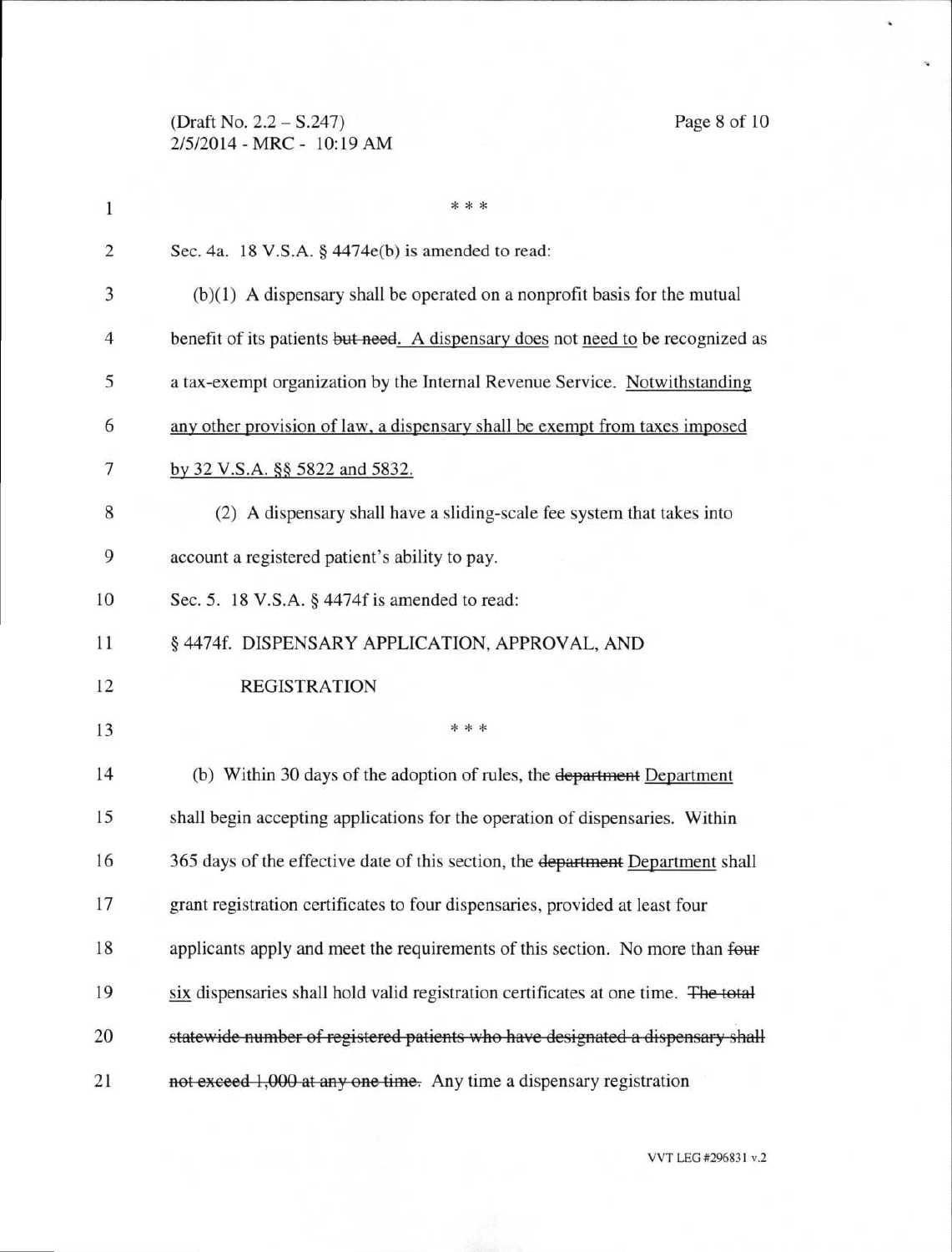### (Draft No. 2.2 - S.247) Page 9 of 10 2/5/2014 - MRC - 10:19 AM

 $\pmb{\cdot}$ 

| $\mathbf{1}$ | certificate is revoked, is relinquished, or expires, the department Department   |  |
|--------------|----------------------------------------------------------------------------------|--|
| 2            | shall accept applications for a new dispensary. If at any time after one year    |  |
| 3            | after the effective date of this section fewer than four dispensaries hold valid |  |
| 4            | registration certificates in Vermont, the department of public safety shall      |  |
| 5            | accept applications for a new dispensary.                                        |  |
| 6            | * * *                                                                            |  |
| 7            | (g) After a dispensary is approved but before it begins operations, it shall     |  |
| 8            | submit the following to the department of public safety Department:              |  |
| 9            | * * *                                                                            |  |
| 10           | (4) A registration fee of \$20,000.00 for the first year of operation, and       |  |
| 11           | an annual fee of \$30,000.00 in subsequent years that do not require a biennial  |  |
| 12           | audit and \$25,000.00 in subsequent years that require a biennial audit.         |  |
| 13           | Sec. 6. EFFECTIVE DATES                                                          |  |
| 14           | (a) This section and Sec. 4a shall take effect on passage.                       |  |
| 15           | (b) All remaining sections shall take effect on July 1, 2014.                    |  |
| 16           |                                                                                  |  |
| 17           |                                                                                  |  |
| 18           |                                                                                  |  |
| 19           |                                                                                  |  |
| 20           |                                                                                  |  |
| 21           |                                                                                  |  |